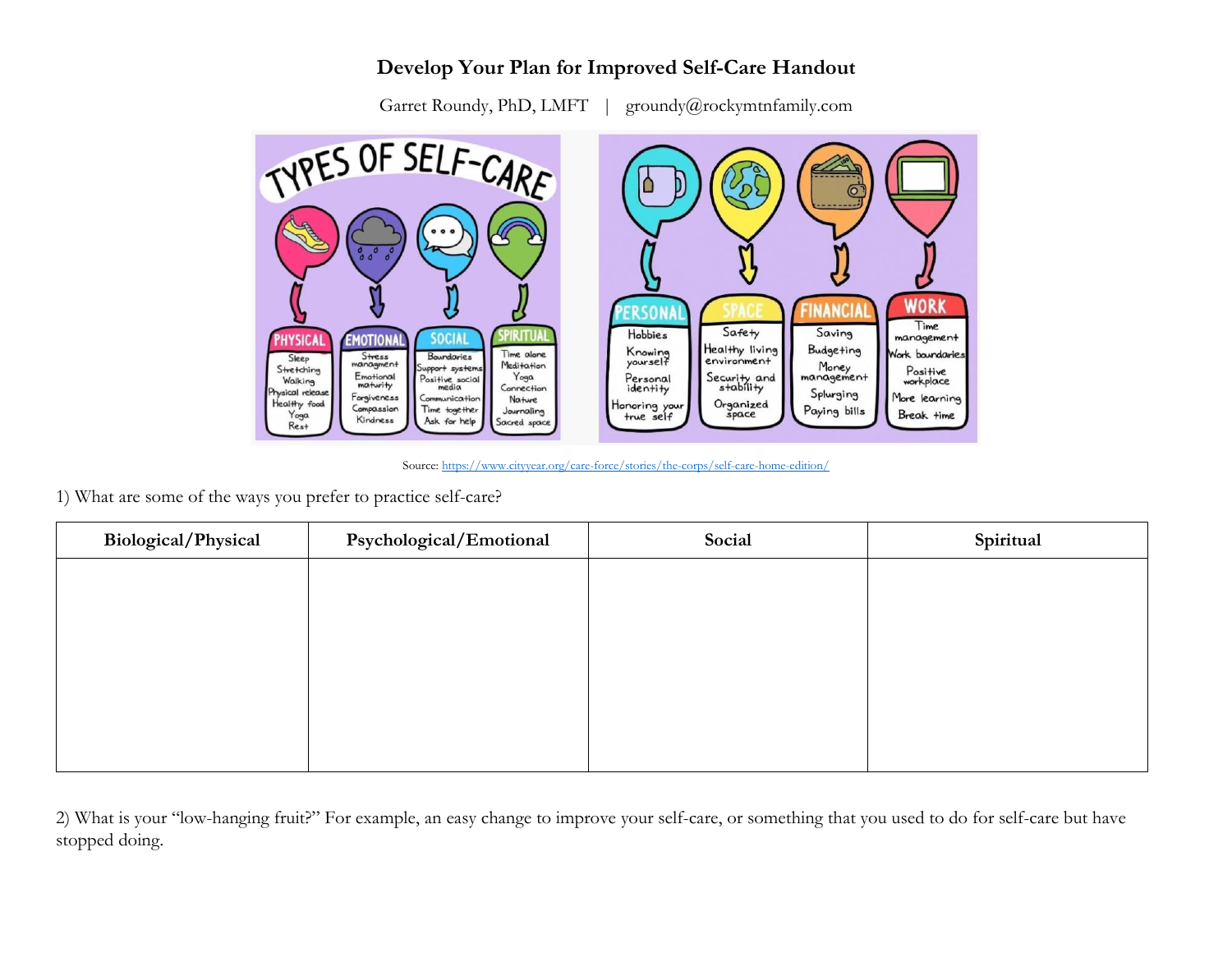Common barriers to self-care:

- Environmental and family constraints, e.g. caring for dependents, work & household demands, money, time
- Personal constraints, e.g. self-care is seen as selfish, weak, shameful, or "breaking the rules"

3) What are your barriers to self-care generally? What barriers relate specifically to the improvements you would like to make?

4) What negative coping strategies do you need to avoid?

5) What steps will you take to address barriers and negative coping strategies?

## 6) Goal Setting – This month

| What will I do?               | How often?    | <b>Potential barriers</b>     | <b>Potential Solutions</b>   | Steps to achieve my goal                                |
|-------------------------------|---------------|-------------------------------|------------------------------|---------------------------------------------------------|
| Example: Gratitude meditation | Daily, 5 mins | Forget, too busy, believing I | Self compassion, next step?, | 1. Set schedule and reminder on phone.                  |
| breaks                        |               | don't know how (inadequacy)   | risk of change               | 2. Find list of guided meditations, keep list on phone. |
|                               |               |                               |                              | 3. Identify location for meditation break.              |
|                               |               |                               |                              |                                                         |
|                               |               |                               |                              |                                                         |
|                               |               |                               |                              |                                                         |
|                               |               |                               |                              |                                                         |
|                               |               |                               |                              |                                                         |
|                               |               |                               |                              |                                                         |

7) Goal Setting – 2021

| What will I do? | How often? | <b>Potential barriers</b> | <b>Potential Solutions</b> | Steps to achieve my goal |
|-----------------|------------|---------------------------|----------------------------|--------------------------|
|                 |            |                           |                            |                          |
|                 |            |                           |                            |                          |
|                 |            |                           |                            |                          |
|                 |            |                           |                            |                          |
|                 |            |                           |                            |                          |
|                 |            |                           |                            |                          |
|                 |            |                           |                            |                          |
|                 |            |                           |                            |                          |
|                 |            |                           |                            |                          |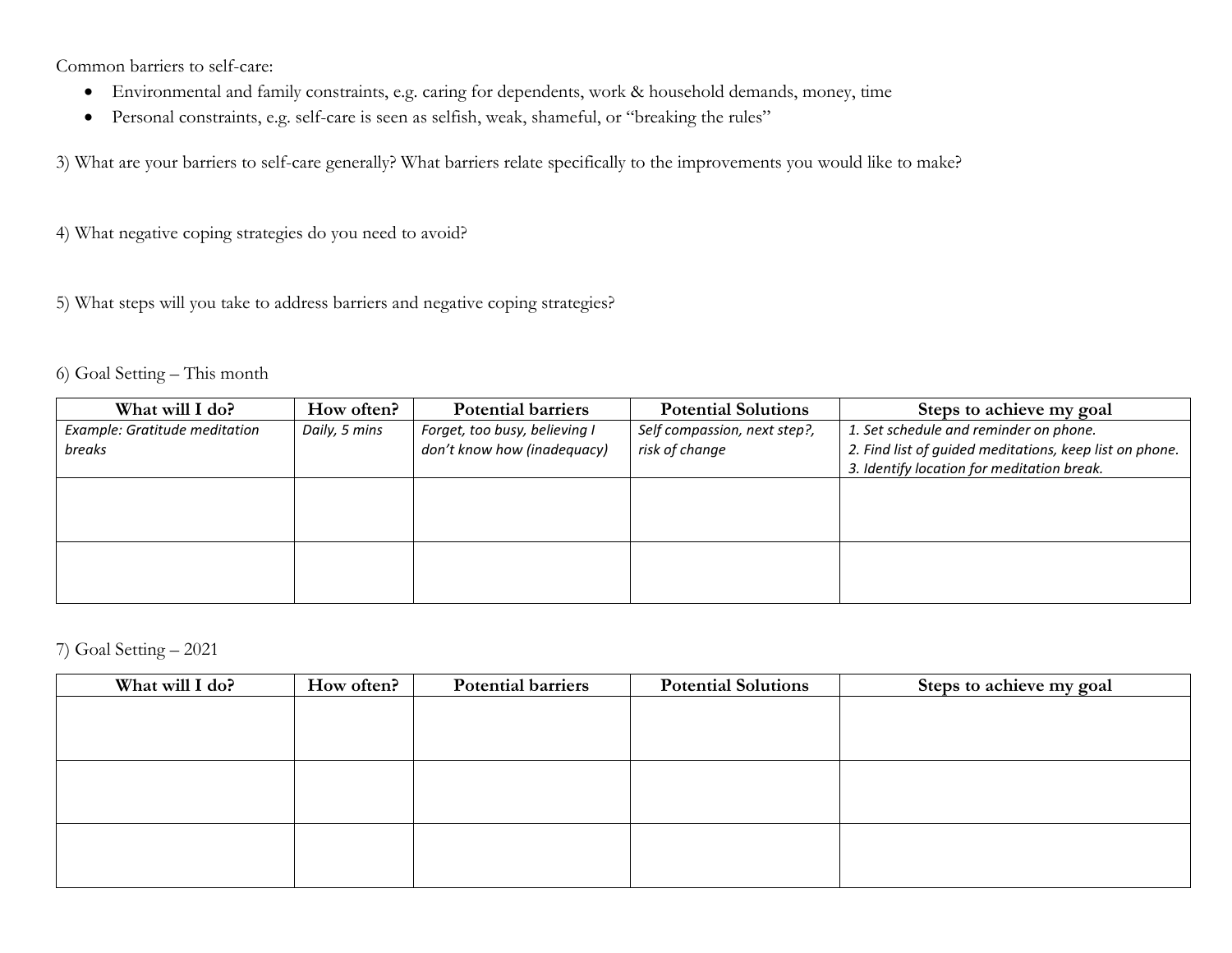## **Self-care ideas and resources:**

- Great "starting place" for resources: [http://socialwork.buffalo.edu/resources/self-care-starter-kit.html.](http://socialwork.buffalo.edu/resources/self-care-starter-kit.html)
- First responder toolkit. Has really useful resources, including brief self-assessments for burnout in an app, etc.<https://firstrespondertoolkit.com/>
- Self-leadership in a time of pandemic. Free community webinars at: [https://ifs-institute.com/resources/videos.](https://ifs-institute.com/resources/videos)
- Expanding on self-care and productivity. The Power of Full Engagement: Managing Energy and Not Time by Loehr and Schwartz
- Self-care activities
	- o <http://socialwork.buffalo.edu/resources/self-care-starter-kit/self-care-assessments-exercises/exercises-and-activities.html>
	- o <https://www.psychologytoday.com/us/blog/click-here-happiness/201812/self-care-12-ways-take-better-care-yourself>
	- o <https://www.psychologytoday.com/us/blog/shyness-is-nice/201403/seven-types-self-care-activities-coping-stress>
- Self-care plan<https://schools.au.reachout.com/articles/developing-a-self-care-plan>
	- o [http://socialwork.buffalo.edu/resources/self-care-starter-kit/developing-your-self-care-plan.html.](http://socialwork.buffalo.edu/resources/self-care-starter-kit/developing-your-self-care-plan.html)
- Guided meditations
	- o Dan Siegel, Wheel of Awareness [https://www.drdansiegel.com/resources/wheel\\_of\\_awareness/](https://www.drdansiegel.com/resources/wheel_of_awareness/)
	- o Tara Brach<https://www.tarabrach.com/guided-meditations/>
	- o Deepak Chopra gratitude meditation<https://www.youtube.com/watch?v=KSM6hVkYhIs>
	- o UCLA Health<https://www.uclahealth.org/marc/mindful-meditations>
	- o Starting to meditate article: [http://socialwork.buffalo.edu/resources/self-care-starter-kit/additional-self-care-resources/self-care](http://socialwork.buffalo.edu/resources/self-care-starter-kit/additional-self-care-resources/self-care-readings.html)[readings.html.](http://socialwork.buffalo.edu/resources/self-care-starter-kit/additional-self-care-resources/self-care-readings.html)
	- o Gratitude breaks<https://www.heartmath.org/resources/heartmath-tools/heartmath-appreciation-tool-and-exercises/>
- Tools for overcoming barriers
	- o Schedule time (really!) for self-time. Make an appointment that you keep. Assert for yourself how you would for a dear friend.
	- o Plan ahead. Take care of your "future self." Make a list or find a list of options for positive self-nurture outside of the moment of being tired or stressed. When we're falling, we reach for something. Place positive "anchors" in your environment for future use.
	- o Be open to feeling what you need to feel, e.g. pain, grief, loss. Let your body discharge built up energy.
		- Psychological "first-aid." After a difficult interaction at work, tend to the injury. Get help if needed (e.g. ask for hug/nurture).
	- o Self-compassion. Be a loving adult to the person who's experiencing difficulty. Give yourself a hug. Science shows it works!
		- <https://www.psychologytoday.com/us/blog/higher-level/201809/give-yourself-hug>
	- o Self-leadership. Providing vision that supports the short-term sacrifices needed to achieve something greater. Talk to yourself as core you who can encourage you to do the hard, right things that will really help. Talk gently and firmly to the younger you about why you're sacrificing a "marshmallow" in the moment for what I really want in the long run. <https://www.youtube.com/watch?v=4L-n8Z7G0ic>
		- Like a good leader, take time to listen to your parts who disagree or want something different. Try to be open, curious, and kind toward them, even if you disagree.
	- o Solution-focused approach
		- Create a "scale" of 0-10 of self-care behavior in a dimension (e.g. physical self-care) and rate where you are at on the scale. For example, I'm at a "4" because of \_\_\_\_\_\_. Aim for concrete, observable behaviors. Now, ask yourself "What would move me to 5?"